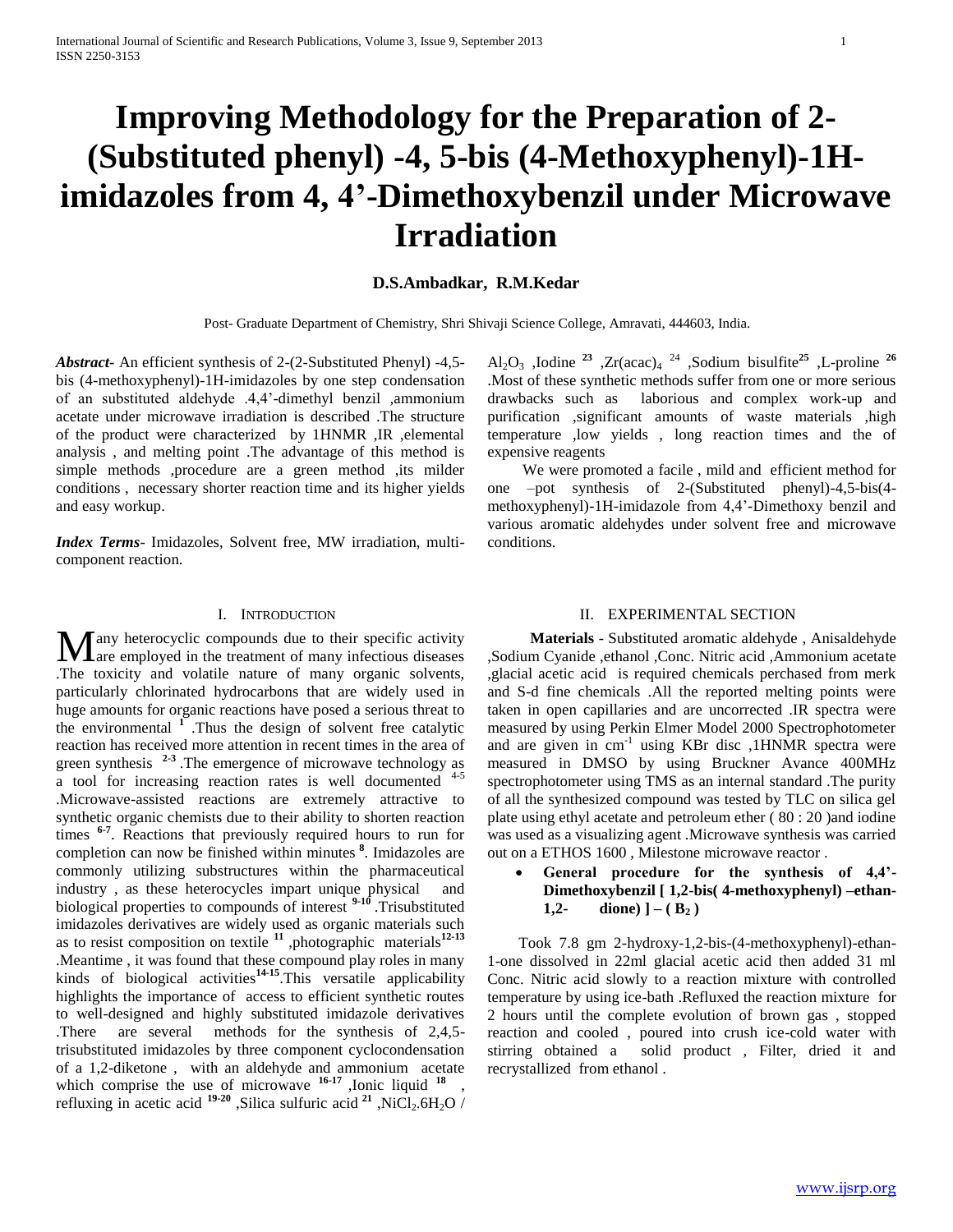**Yield- 67% , M.Pt- 133-135 <sup>O</sup>C , M.Wt- 270 , Formula- C16H14O<sup>4</sup> IR ( KBr cm-1 )** 3072 (C-H Ar) , 2979 (C-H ali –OCH3 ), 1690 (C=O) , 1536 (C=C) , 1158 ( C-O) . **<sup>1</sup>HNMR ( DMSO )** 4.0 (S, 3H, -OCH3), 7.3 (d, 2H), 7.4 (d, 2H). **Anal .Caculation for C16H14O<sup>4</sup>**

| <b>Element</b> | Н                        |               |
|----------------|--------------------------|---------------|
| Found          | $\mathcal{L}$<br>ا ہے، پ | 72<br>ل ا د ت |
| Calcd          | 5.31                     | $-3.69$       |

**\*Synthesis of 2-(Substituted phenyl)-4, 5-bis (4-methoxyphenyl)-1H-imidazoles (3a-3l) under Microwave irradiation** 

 A mixture of 1, 2-bis (4-methoxyphenyl) –ethan-1,2- dione (1 mmol) ,ammonium acetate ( 7 mmol ) , aromatic aldehyde ( 1 mmol ) in a Borosil beaker ( 50 ml ) add 2 to 3 drop of glacial acetic acid .The reaction mixture was mixed properly with the help of glass rod and put in a microwave oven .The mixture was irradiated at 135 W and irradiated for a period 30 sec at a time , After each irradiation the reaction mixture was removed from the microwave oven for shaking .The total period of microwave irradiation was 1- 7 min ( Table -1) .After TLC (Petrolium ether : ethyl acetate 9:1) indicating the starting materials of 4,4' dimethoxybenzil and aldehyde had disappeared .The reaction mixture was cooled to room temperature and poured into ice water (50 ml ) obtained solid product , filter washed with water , dried and recrystallized from ethanol to get the corresponding product ( $3a-3l$ ) were confirmed by IR,  $HNNR$  and melting point .

 **\*Spectral Data for New derivatives of 2-(Substituted phenyl)-4,5-bis-(4-methoxyphenyl)-1H-imidazoles – 1. 2-Phenyl-4,5-bis(4-Methoxyphenyl)-1H-imidazole ( 3a ) --**

 **Solid Colourless , M.Pt- 198-200 <sup>O</sup>C . Formula – C23H20O2N<sup>2</sup> , M.Wt- 356 .**

**IR** (**KBr cm<sup>-1</sup>**) 3450 (N-H), 3048 (C- H arom), 2977 ( C-H aliph  $)$ , 1618 ( C=N  $)$ , 1461.56 (C=C )

**<sup>1</sup>HNMR ( 400 MHz , DMSO )** 3.90 ( S, 1H –OCH3), 3.98  $(S, 1H, -OCH<sub>3</sub>)$ , 7.46 (d, 2H), 8.36 (d, 2H)

 $8.05$  (s, 1H),  $7.51 - 8.69$  (m, 8H),  $8.6$  (S, N-H).

Anal. Calculation for  $C_{23}H_{20}O_2N_2$  –

| <b>Element</b>    |     |      |      |      |
|-------------------|-----|------|------|------|
| Found             | ن ب | 5.63 |      | .86  |
| <b>Calculated</b> |     | J.JU | 8.96 | '.90 |

 **\*2-(4-Chlorophenyl)-4,5-bis-(4-Methoxyphenyl)-1H – imidazole ( 3 b) – Solid , Colour- Yellow , M.Pt- 120 – 122 <sup>O</sup>C ,Yield -81% , Formula- C23H19O2N2Cl , M.Wt- 390.5**

**IR** (**KBr cm<sup>-1</sup>) 3448 cm<sup>-1</sup>(N-H), 3078 cm<sup>-1</sup>(C-H arom)** ,2846 cm<sup>-1</sup>(C-H,-OCH<sub>3</sub>), 1613 (C=N), 1536

 $(C=C)$ , 1012  $(C-O \text{ Str})$ , 829 cm<sup>-1</sup> $(4\text{-Substituted benzene})$ ring ) .

**<sup>1</sup>HNMR (DMSO)** 3.82 S ( 6H ) ,-OCH<sub>3</sub> x 2 , 6.9-7.5 q  $(8H)$ ,  $(C_6H_4$  OCH<sub>3</sub>) x2, 6.9 (m, 2H), 8.4 (m, 2H)

9.9 broad Singlet (1H , N-H )

Anal. Calculation for  $-C_{23}H_{19}O_2N_2Cl$ 

| Element $\mid$ C |                                     | н | റ                        | Cl   |
|------------------|-------------------------------------|---|--------------------------|------|
| Found            | $70.72$   4.83   8.17   7.14   9.07 |   |                          |      |
| Calcd            | 7.076                               |   | $4.85$   $8.15$   $7.19$ | 9.12 |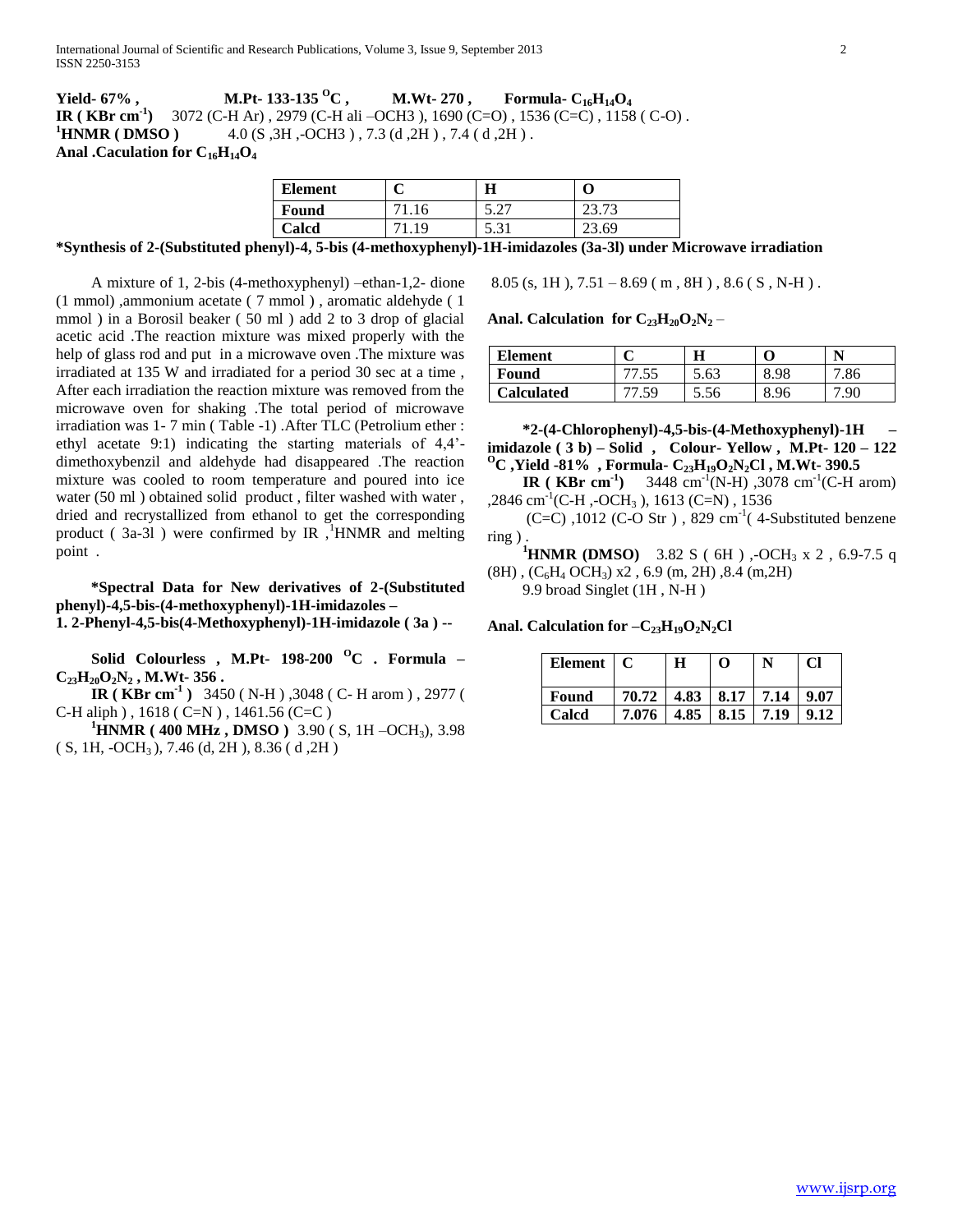## Reaction:



2) Step-2



R-H, 4Cl, 4-OCH<sub>3</sub>, 4NO<sub>2</sub>, 4N(CH<sub>3</sub>)<sub>2</sub>, 2(OH), 4(OH)-3-(OCH<sub>3</sub>), 3,4,5-(OCH<sub>3</sub>), 2Cl, 4(OH)

| Table .-1 , I hysicochemical data of the symmesized imidazoic defivatives (5a-51) |                   |              |               |                |                        |  |
|-----------------------------------------------------------------------------------|-------------------|--------------|---------------|----------------|------------------------|--|
| Entry                                                                             | R                 | M.Pt $(^0C)$ | Yield $(\% )$ | Time (min)     | Formula                |  |
| 3a                                                                                | -H                | 198-200      | 85            |                | $C_{23}H_{20}O_2N_2$   |  |
| 3 <sub>b</sub>                                                                    | $-4Cl$            | 120-121      | 81            | 9              | $C_{23}H_{19}O_2N_2Cl$ |  |
| 3c                                                                                | $-4OCH3$          | 170-171      | 93            | 6              | $C_{24}H_{22}O_3N_2$   |  |
| 3d                                                                                | $-4NO2$           | 170-173      | 80            | 8              | $C_{23}H_{19}O_4N_3$   |  |
| 3e                                                                                | $-2NO2$           | 209-212      | 70            | 5              | $C_{23}H_{19}O_4N_3$   |  |
| 3f                                                                                | $-4N(CH_3)_2$     | 155-157      | 71            | 3              | $C_{25}H_{25}O_2N_3$   |  |
| 3g                                                                                | $-2OH$            | 200-203      | 75            | 6              | $C_{23}H_{20}O_3N_2$   |  |
| 3h                                                                                | $-4(OH)-3-(OCH3)$ | 228-230      | 82            | 3              | $C_{24}H_{22}O_4N_2$   |  |
| 3i                                                                                | $3,4,5-(OCH3)$    | 232-234      | 93            | $\mathfrak{D}$ | $C_{26}H_{26}O_5N_2$   |  |
| 3j                                                                                | $2-C1$            | 180-184      | 79            | 7              | $C_{23}H_{19}O_2N_2Cl$ |  |
| 3k                                                                                | $-4OH$            | 170-173      | 78            | 5              | $C_{23}H_{20}O_3N_2$   |  |
| 31                                                                                | $-3NO2$           | 240-242      | 79            | 4              | $C_{23}H_{19}O_4N_3$   |  |

| The other compounds of this series (3a-3l) were prepared similarly and are recorded in table-1 |                                                                                          |  |  |
|------------------------------------------------------------------------------------------------|------------------------------------------------------------------------------------------|--|--|
|                                                                                                | Toble $\cdot$ 1. Physicochamical data of the synthesized imidezels derivatives $(3a-3b)$ |  |  |

# III. RESULT AND DISCUSSION

 2-Substituted-4,5-bis(4-methoxyphenyl)-1H-imidazole (3a-3l) were synthesized by reagent such as P-anisil , Substituted benzaldehyde and ammonium acetate under microwave irradiation in good yield .Ammonium acetate plays an important role in the reaction . If ammonium acetate is deficient , p-anisil

can't transform completely .The physical data of compounds were collected and presented under compound name and spectral data.The yield of the compounds was in the range 70 -93 % , most of them are yellow crystalline solids.The IR spectrum of compound 3a shows the characteristic band at  $3450 \text{ cm}^{-1}$  due to the N-H.The IR spectrum of compound 3a,3b,3c shows the characteristic band at 1500 -1600  $cm^{-1}$  due to  $-C=N$ . The